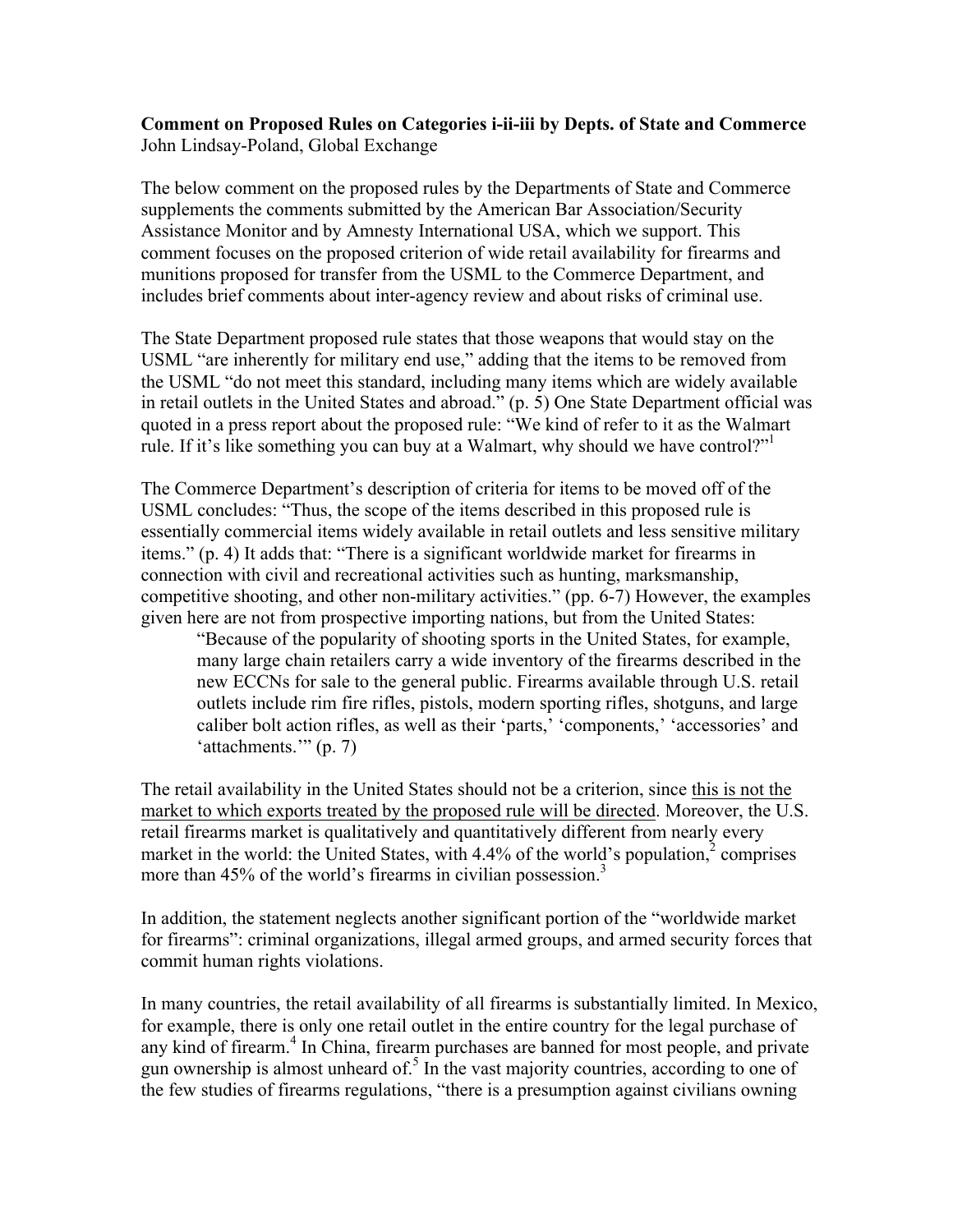firearms unless certain conditions and requirements are met."6

Belize, Colombia, Israel, Japan, Kenya, Turkey, and United Kingdom do not permit any civilian use of some or all types of semi-automatic firearms proposed for removal from the USML, and so cannot be said to have any retail availability of these prohibited firearms.7 Other nations, including Australia, Canada, Croatia, India, Lithuania, New Zealand, South Africa, Switzerland apply special restrictions to civilian possession of semi-automatic firearms, such as proof that they are needed for self-defense, and so it cannot be said that these firearms are "widely available in retail outlets" there. We emphasize that these examples are from only a selected sample of 28 countries; a full accounting of countries where there is only limited or any retail availability of semiautomatic firearms would certainly show many more.<sup>8</sup> Brazil also prohibits "assault" weapons" for civilian purchase, while Chile and Colombia prohibit civilian possession of semi-automatic weapons entirely.<sup>9</sup>

Moreover, within the United States, semi-automatic rifles and high-capacity magazines such as those proposed to be removed from the USML are prohibited for retail sale in six states and the District of Columbia.

Magazines with a capacity of more than 10 rounds are not permitted for civilians in Australia.<sup>10</sup> Brazil, France, Romania, Slovenia, Spain, and Turkey do not permit purchase by ordinary civilians of high-capacity magazines.<sup>11</sup> DDTC policy has reportedly excluded export of high-capacity magazines except to military and law enforcement end users,  $12$ but nothing in the proposed rule indicates that the Department of Commerce would enact such a policy.

Certain types of handguns and certain calibers of firearms that are included in Category I are also prohibited and not available for retail purchase in some countries. In the Dominican Republic, for example, "certain firearms are considered 'war weapons' and can only be used by government forces, including .45 calibre pistols [and] rifles," according a Small Arms Survey study,<sup>13</sup> while Spain prohibits civilian purchase of firearms with a caliber of 20 mm or higher, which are considered to be "designed for war use."<sup>14</sup> More types – in some cases all types - of handguns are prohibited for civilian purchase in Belize, Canada, Colombia, Japan, Kazakhstan, the Russian Federation, the United Kingdom, and Venezuela.<sup>15</sup>

That purchase and possession of certain types firearms and ammunition are permitted under national legislation does not necessarily indicate that these items are either widely available or feasible for most people to obtain. In addition to prohibitions or restrictions on retail availability of types of firearms, many countries deeply restrict retail availability of all firearms through licensing requirements, which are often extensive and timeconsuming. In India, for example, obtaining a license to acquire a firearm requires the applicant to demonstrate training in use of a gun, and often takes years.<sup>16</sup> Japan requires gun buyers to go through 12 processes before purchasing any type of firearm.<sup>17</sup>

States impose limitations on the retail availability, types of firearms that may be legally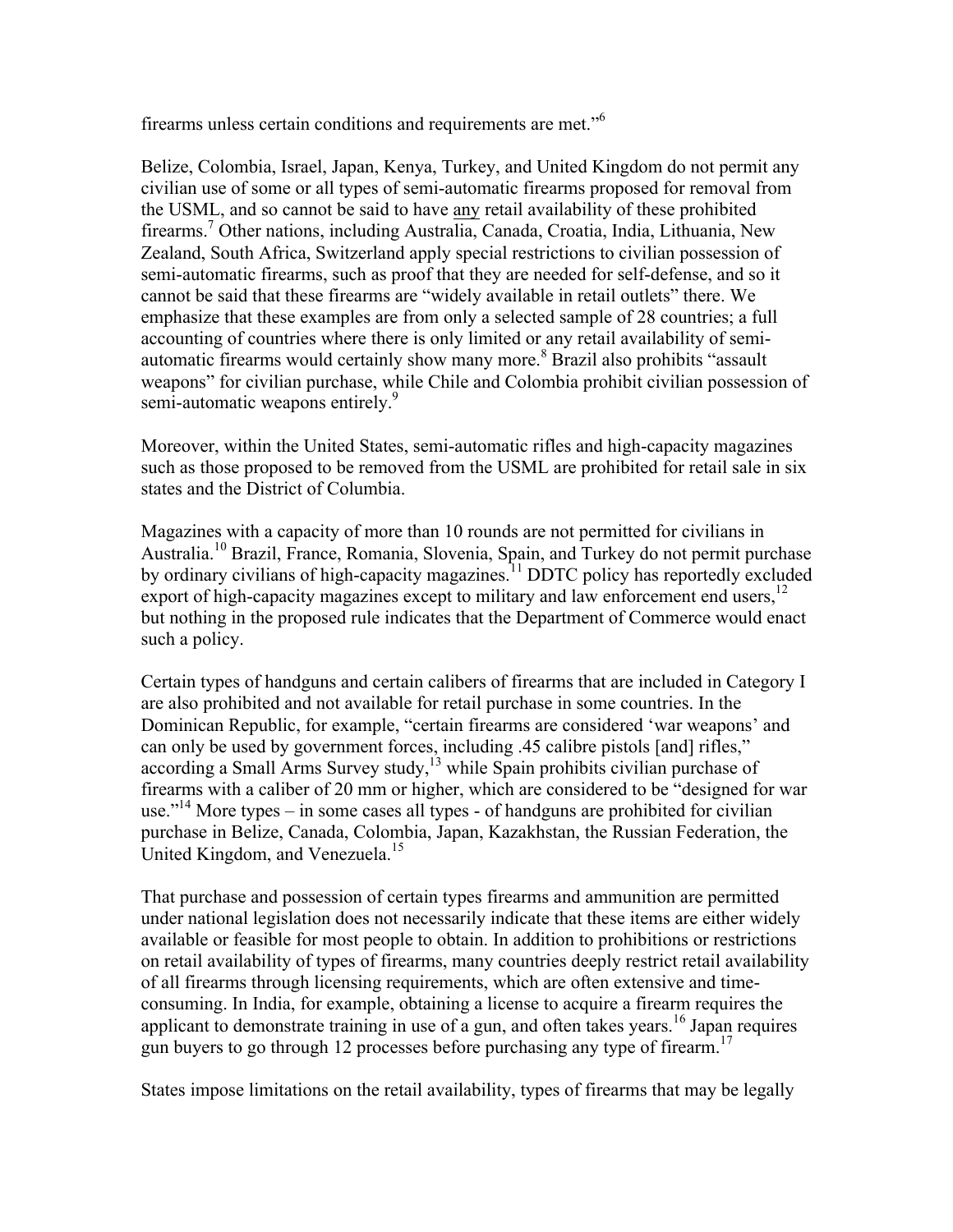purchased, and licensing process for parties seeking to purchase a firearm because they recognize that guns are not like ordinary commercial items that can be purchased at a store. In many countries, legal markets for firearms blend with illegal markets in vast grey areas of stolen and diverted weapons, and of private security companies. The potential and actual negative consequences of the ill use of such firearms are devastating.<sup>18</sup> A coherent, ethical, and politically strategic approach to firearm exports would increase controls to help reduce violent harm by both state and non-state actors that will more easily acquire them under the proposed rules.

Processes for gun exports reflect substantive priorities and as such are integral to policy. The National Sports Shooting Foundation (NSSF) claims that under the proposed rule, "Applications would go through the same interagency review process, including by the Defense Department and the State Department's human rights and other experts."<sup>19</sup> However, the proposed rules do not articulate any requirement for such a review by State Department experts on human rights and criminal organizations. If that is the proposers' intent, the rule should state it clearly, and spell out the scope of license applications subject to such review, concurrences required, specifying from which bureaus and agencies, and the competencies of experts who shall conduct reviews.

<sup>&</sup>lt;sup>1</sup> David Sherfinski, "Trump officials to roll back rules on some gun exports," *The Washington Times*, May 1, 2018, https://m.washingtontimes.com/news/2018/may/1/trump-officials-to-roll-back-rules-on-some-gunexp/. It should also be noted that Walmart does not operate in more than 100 nations (see:

https://corporate.walmart.com/our-story/our-locations and that in the United States Walmart does not sell semi-automatic assault rifles, high capacity magazines, or even (except in Alaska) handguns. See: https://news.walmart.com/2018/02/28/walmart-statement-on-firearms-policy. <sup>2</sup> https://www.census.gov/popclock/

<sup>3</sup> Aaron Karp, *Estimating Global Civilian-Held Firearms Numbers,* Small Arms Survey, June 2018, at: http://www.smallarmssurvey.org/fileadmin/docs/T-Briefing-Papers/SAS-BP-Civilian-Firearms-Numbers.pdf

<sup>&</sup>lt;sup>4</sup> Kate Linthicum, "There is only one gun store in all of Mexico. So why is gun violence soaring?" *The Los Angeles Times*, May 24, 2018, https://www.latimes.com/world/la-fg-mexico-guns-20180524-story.html. <sup>5</sup> Ben Blanchard, "Difficult to buy a gun in China, but not explosives," Reuters, October 2, 2015, at:<br>https://www.reuters.com/article/uk-china-security-idUSKCN0RV5QV20151002.

<sup>&</sup>lt;sup>6</sup> Sarah Parker, "Balancing Act: Regulation of Civilian Firearm Possession," chapter 9 in *States of Security: Small Arms Survey 2011*, Small Arms Survey, Geneva, p. 6, at:

http://www.smallarmssurvey.org/fileadmin/docs/A-Yearbook/2011/en/Small-Arms-Survey-2011-Chapter-09-EN.pdf.<br><sup>7</sup> Parker, pp. 9-13; Law Library of Congress, *Firearms-Control Legislation and Policy*, 2013, at:

http://www.loc.gov/law/help/firearms-control/firearms-control.pdf.<br><sup>8</sup> Parker, pp. 2, 9-13.<br><sup>9</sup> Lisandra Paraguassu, Ricardo Brito, "U.S. biggest source of illegal foreign guns in Brazil – report," *Reuters*, January 10, 2018, https://af.reuters.com/article/worldNews/idAFKBN1EZ2M3.

David Gacs, Rachel Glickhouse, and Carin Zissis, "Gun Laws in Latin America's Six Largest Economies," Americas Society, January 11, 2013, https://www.as-coa.org/articles/explainer-gun-laws-latin-americas-

<sup>&</sup>lt;sup>10</sup> Law Library of Congress, p. 20. 11 "Overview of gun laws by nation," at: https://en.wikipedia.org/wiki/Overview of gun laws by nation. France: https://www.service-public.fr/particuliers/vosdroits/F2242. Romania:

http://www.gandul.info/reportaj/exclusiv-20-000-de-romani-s-au-inarmat-in-2011-fostul-sef-de-la-armedin-politie-stii-cat-e-valabil-avizul-psihologic-pana-iesi-pe-usa-cabinetului-9375494.